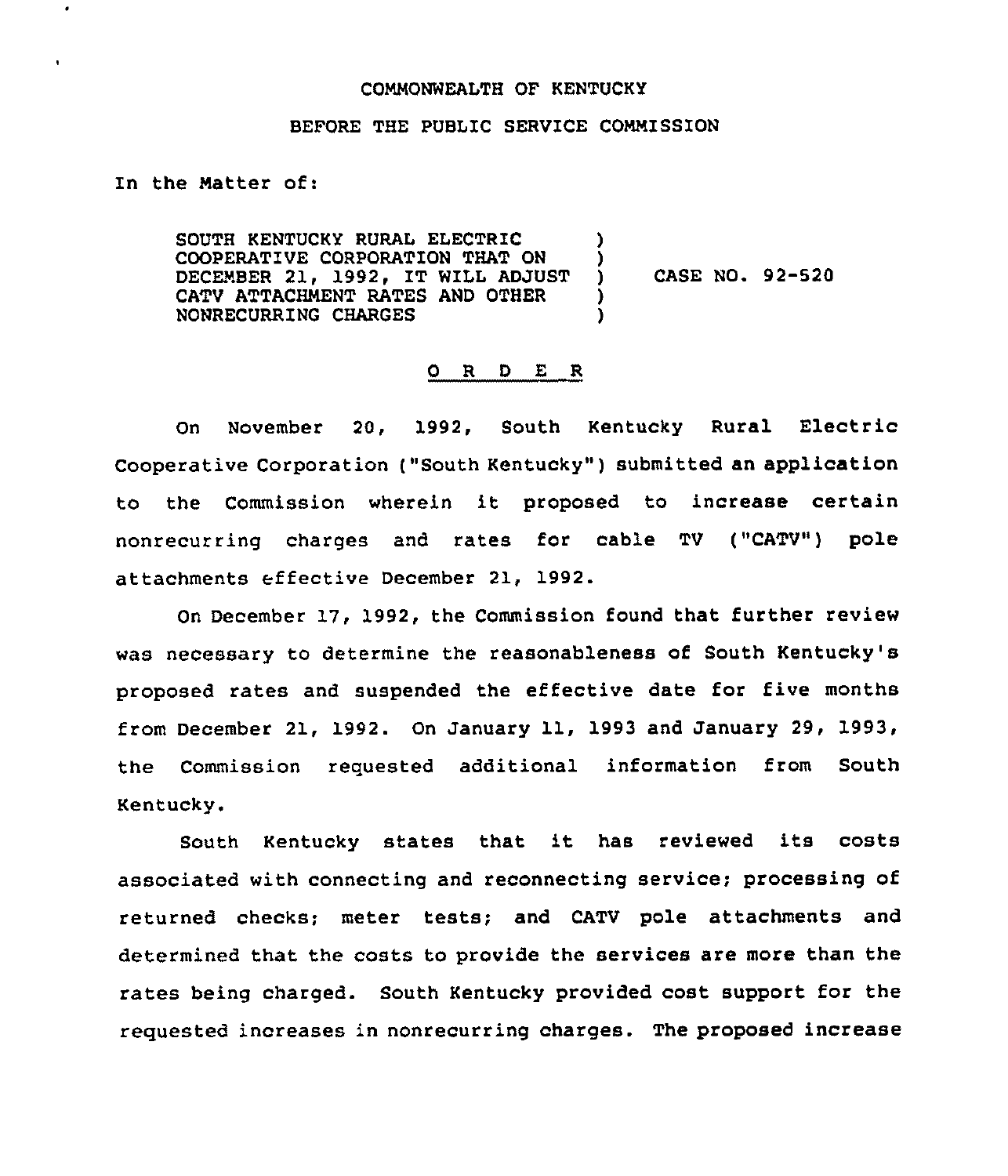in the CATV attachment rates and charges are in accordance with Commission's 1983 Order in Administrative Case No. 251-48.<sup>1</sup>

Commission, having reviewed the evidence of record and being otherwise sufficiently advised, finds that South Kentucky's proposed rates as set out in Appendix <sup>A</sup> to this Order are fair, just, and reasonable and should be approved.

IT IS THEREFORE ORDERED that:

1. The rates and charges set forth in Appendix A, which is attached hereto and incorporated herein, be and they hereby are approved effective with service rendered on and after the date of this Order.

2. Within 30 days from the date of this Order, South Kentucky shall file with the Commission its revised tariff sheets setting out the rates and charges approved herein.

Done at Frankfort, Kentucky, this 8th day of March, 1993.

PUBLIC SERVICE COMMISSION

 $d\mathcal{L}$ Chairman

4. Dolui

Commissione

ATTEST:

Executive Director

ł.

 $\mathbf{1}$ Administrative Case No. 251-48, The CATV Pole Attachment<br>Tariff of South Kentucky Rural Electric Cooperative Electric Cooperative Corporation, Order dated March 31, 1983.